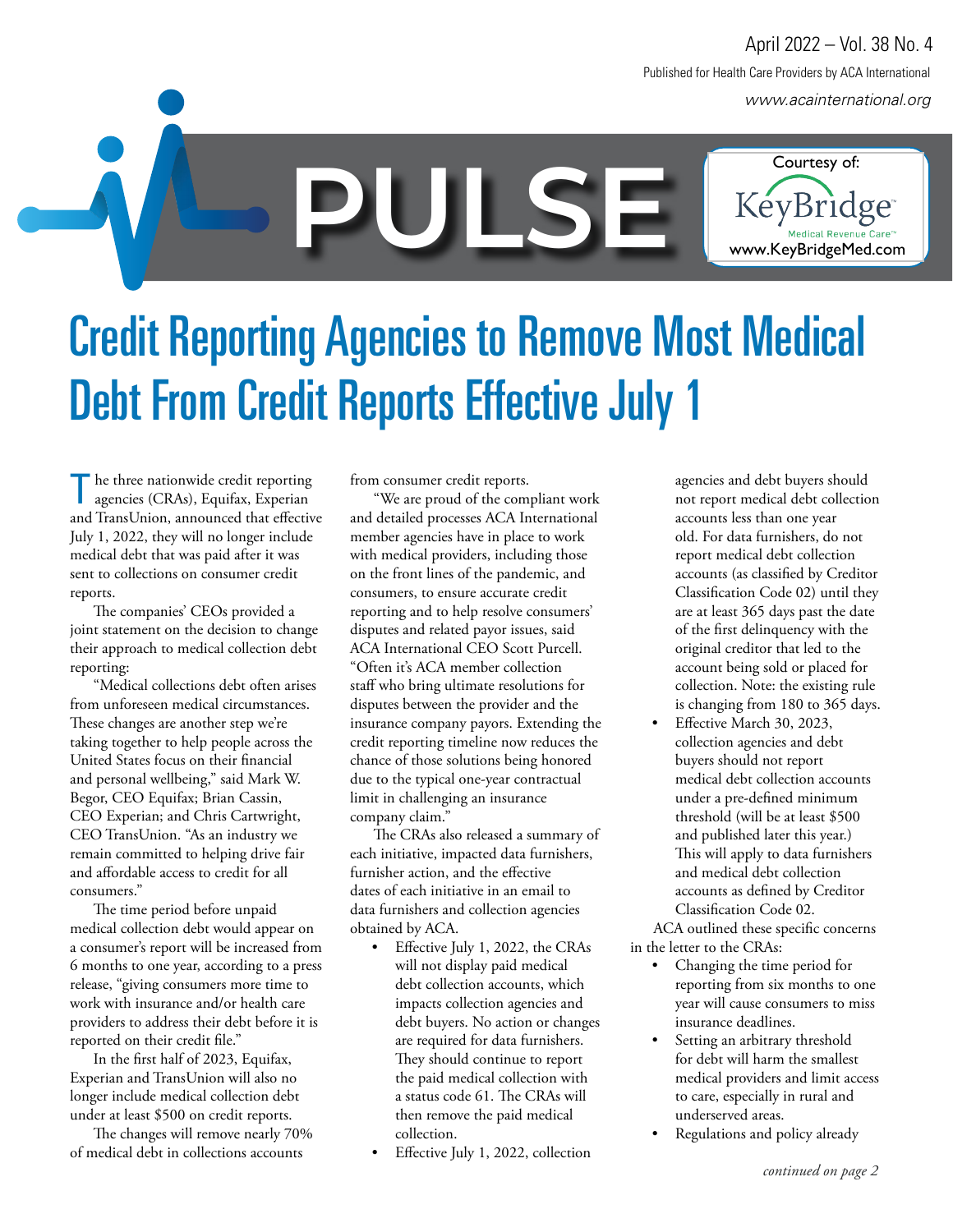#### **CREDIT REPORTING AGENCIES** cont. from page 1

address the issues trying to be solved in a vacuum by the CRAs.

This is a slippery slope for credit providers, who will not have the correct information about consumer obligations and a full credit profile.

"ACA supports the goal to not have a consumer's credit report include bills

that should have been paid by insurance companies," Purcell said in the letter. "However, Equifax, Experian, and TransUnion's actions are a misdirect from addressing the significant problem with payors' claim payment processes."

ACA is engaged in discussion with the credit bureaus and policymakers on

this issue, and will continue to advocate for positions that do not negatively impact the debt collection industry, creditors and consumers.

### Primary Care Physician Turnover Generated \$979M in Excess Health Care Spending

High turnover and burnout in primary care physicians were the primary factors in excess spending, according to a study from the Mayo Clinic.

High primary care physician (PCP) turnover, triggered in part by burnout, led to around \$979 million in excess health care spending, according to a study published in Mayo Clinic Proceedings.

PCP turnover can disrupt continuous care for patients and lead to higher spending from patients and payers alike, and physician burnout is a driving factor behind turnover in the health care industry.

As a possible solution, the report suggests that maintaining care continuity between patients and their PCPs is critical to achieving positive health outcomes and high levels of satisfaction, and that maintaining care continuity can also help keep costs low by limiting patient use of specialty, urgent and emergency care services.

Mayo Clinic Proceedings researchers gathered data on physicians, Medicare patients and non-Medicare patients between Oct. 12, 2017, and March 15, 2018, using figures on patient spending and physician data that estimated the prevalence of burnout and intention to leave their current practice.

According to the report, Medicare participants spent an extra \$189 on health care in the first year after losing their primary care physician due to turnover. Non-Medicare patients

generated a \$61 surplus on average.

PCP turnover was estimated to create \$86,336 in extra spending per physician in the first year following the turnover, after combining excess costs from Medicare and non-Medicare patients.

Researchers anticipated that 25% of physicians who reported an intention to leave their practice would really do so, based on previous physician data. As a result, they calculated that each year, 11,339 primary care physicians would leave their existing practice.

Researchers also discovered that 152,205 out of 316,471 primary care physicians are likely to experience burnout, and that physicians who are burned out are 2.16 times more likely to want to leave their practice.

The study revealed that PCPs without burnout left at a rate of 5.27%, whereas physicians with burnout left at a rate of 9.22%. As a result, the researchers calculated a 3.95% chance of turnover due to physician burnout.

Additionally, burnout was responsible for 3,006 PCP turnovers every year of the study, which resulted in \$260 million in extra health care spending, accounting for 27% of all turnover-related excess spending.

According to the findings, lowering physician burnout could help reduce physician turnover and wasteful health

care spending.

"Although widespread, the current high levels of physician burnout are not inevitable. Interventions to improve practice efficiency, such as through advanced models of team-based care with in-room support, can reduce burnout," according to the study. "Likewise, interventions to improve organizational culture, including interpersonal connections with colleagues and improved local leadership, can improve professional fulfillment and reduce burnout."

Providers at facilities undergoing a merger or acquisition, for example, were less likely to stay at their practice and were more likely to feel burnout, according to a previous analysis from Athenahealth.

Additionally, the COVID-19 pandemic has exacerbated physician burnout, particularly in primary care. Since the beginning of the pandemic, the health care industry has suffered severe staffing shortages. Burnout was a driving factor for physicians and administrators who wanted to leave their organizations, with a few claiming the pandemic as the cause of their burnout.

*Read the full report here:* https://mayocl. in/386UJ6J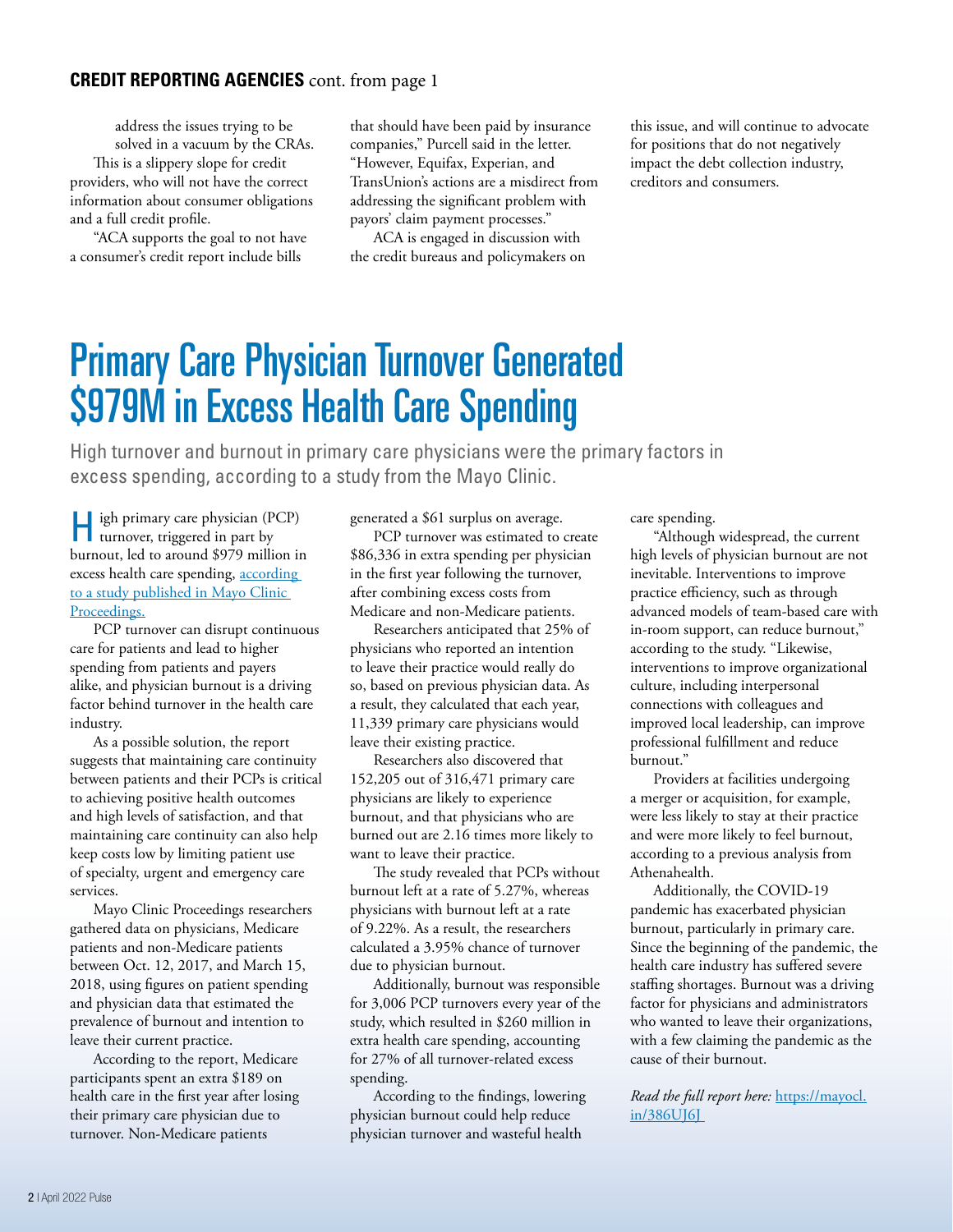# NEWS **&NOTES**

#### **Hospitals Urge Patients to Show Compassion to Workers**

Hospitals and health systems across the U.S. are asking patients to show kindness and patience to staff on the front lines of the COVID-19 pandemic, according to an article from *Becker's Hospital Review*.

"Health care workers are exhausted, and they need your support. So please, when you do access care, be kind. Be patient. Be understanding. Our doctors and staff need it right now more than ever," San Diego-based Scripps Health said in a letter to patients.

The letter also urged patients to treat their caregivers with respect and not raise their voices, in the midst of a reported increase in workplace violence incidents reported by staff.

#### **Only One Publicly Traded U.S. Health Care Company Among Top 100 In Gender Rankings**

A March 2022 Equileap report found that compared to other nations, the U.S. falls behind when it comes to gender equity. In a gender equity ranking of 100 publicly traded companies (out of 4,000), only 14 American companies were listed, and only one health care company made the list—Eli Lilly, sitting at number 97. The countries with the best companies

for gender equity were Sweden, France and the U.K. The U.S., Japan and Hong Kong were among the countries with the weakest gender protection. Among U.S. companies, only 8% publicly reported gender pay gap metrics and only 10% analyzed have reached gender balance in the board room.

П П П П П П

#### **Read More**

For more health care collections news, visit ACA's Health Care Collections page at https://www.acainternational.org/ pulse-newsletters-archive/

## Certain States, Practice Areas Impacted by Increasing Medical Liability Insurance Premiums

An American Medical Association report found that increasing premiums can impact access to care and medical services as well as cause medical practice closures.

A report from the American Medical<br>Association (AMA) revealed that nearly 30% of medical liability insurance premiums increased in 2021, a trend that has continued since 2019.

The AMA report consisted of data from the Annual Rate Survey Issues of the *Medical Liability Monitor* (MLM) in October 2021. The MLM surveys major U.S. liability insurers every year and reports changes in medical professional liability insurance premiums, gathering data on premiums from obstetrics/ gynecology (OB/GYN), general surgery and internal medicine physicians.

The latest analysis revealed that in the past year, a large share of medical liability premiums have once again increased.

Physician practices may face adverse consequences from these changes, as more medical liability premiums see yearto-year increases.

"The medical liability insurance cycle is in a period of increasing premiums, compounding the economic woes for medical practices that struggled during the past two years of the pandemic," Gerald Harmon, president of AMA,

said in a press release. "The increase in premiums can force physicians to close their practices or drop vital services. This is detrimental to patients as higher medical costs can lead to reduced access to care."

Between 2010 and 2018, medical liability premiums were generally stable. The upward trend in premiums began in 2019, when 27% of medical liability premiums increased—double the amount of increased premiums in 2018 (13.6%).

2020 saw a 31.1% increase of premiums, with the percentage dropping only slightly to 29.5% in 2021.

Certain states saw higher increases than others. The report noted that 12 states saw premium hikes of 10% or more.

The AMA analysis also revealed premium differences based on location and specialty.

For example, OB/GYNs in Los Angeles County, California, had a base premium of \$49,804 in 2021, while OB/ GYNs in Miami-Dade County, Florida, faced base premiums of \$215,649. General surgeons in New Jersey faced a

base premium of \$60,810, while surgeons in Nassau County, New York, had premiums of \$146,353.

In 2020, insurers started raising premiums in response to the early stages of a hard market, deteriorating underwriting results, lower-loss revenue margins and lower returns on investment.

The COVID-19 pandemic has played a large part in the premium increases, but the report noted that the long-term effect of the pandemic is still unknown and it has not affected base premiums yet.

As the health care industry continues to face staffing shortages, rising liability premiums may only exacerbate the crisis. These high premiums could also force physicians to limit the care they provide or raise the cost of their services, further harming patients and limiting their access to necessary health care, according to the report.

*Read the full report here: https://bit. ly/37ZWKBu and see more details in Data Watch.*